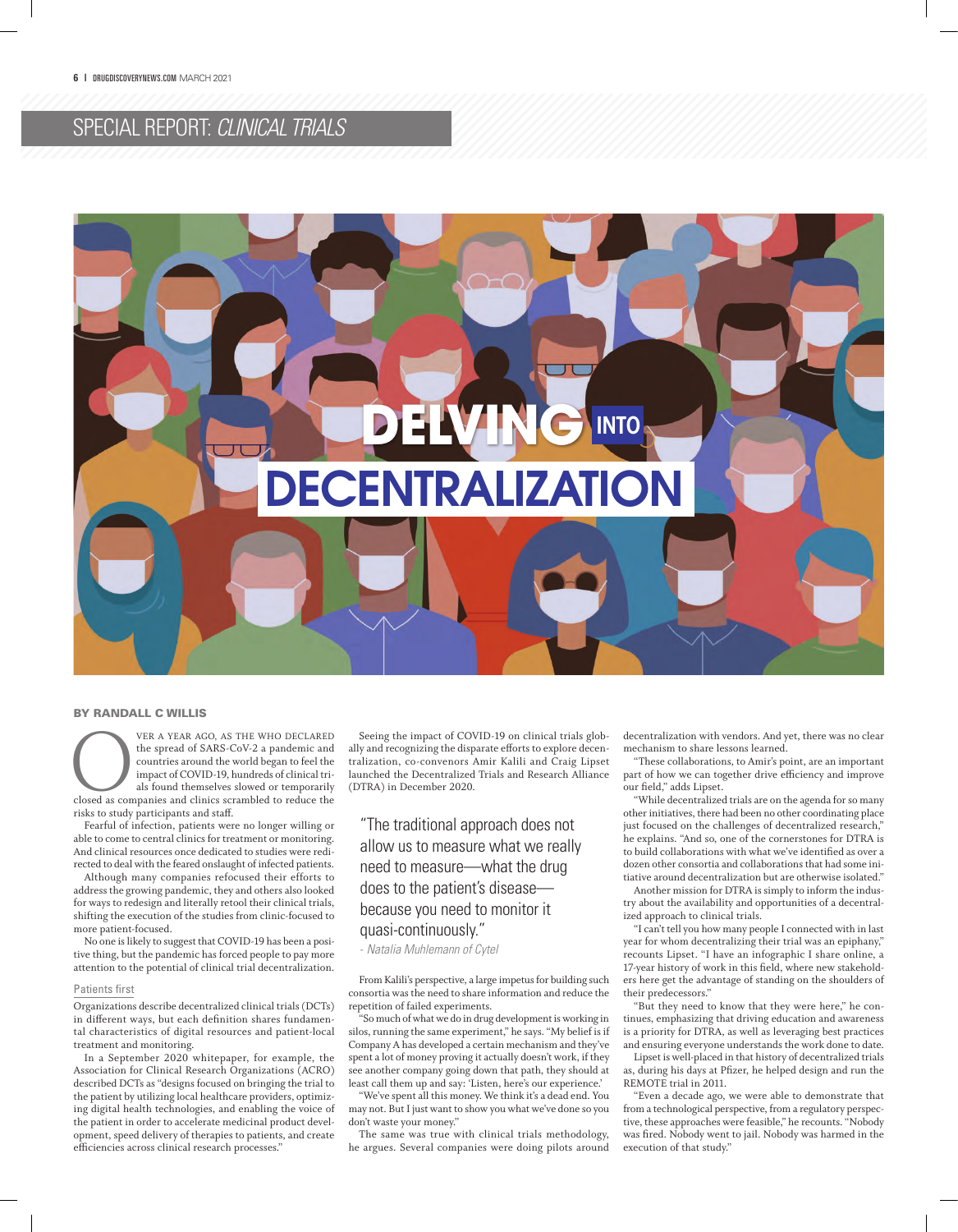Thus, he continues, the barriers to adoption are not in the environment, but rather come from within (see also "Adapt to adopt" article on page 10).

"It's not an epiphany to say that our stakeholders in clinical research are risk averse," Lipset explains. "In many ways, they're supposed to be. This is serious work that's being done, introducing investigational medicines to humans—at times for the very first time—and so there's a reason for risk aversion."

The COVID-19 outbreak inverted that risk environment, he adds, noting, "Suddenly, what had been viewed as risky three months earlier became countermeasures to the real risk. Can I enable continuity for my study when my sites are not able to see patients, when my patients can no longer leave their homes?"

"That certainly was an important catalyst in terms of the role for decentralization shifting from a risky proposition to becoming the risk-mitigation strategy," Lipset presses. "So much of the perceived barrier is now broken down, that perception that I can't do this in my environment for compliance or regulatory or legal or just cultural perspectives."

"A year into this, organizations have seen that they can implement these approaches," he says. "They had to."

Although technological innovations are enabling decentralization (more on that later), the move has been empowered by a shift in mindset.

Historically, says Lipset, any attention life-sciences companies gave patients during clinical trials focused on recruitment, retention, and protocol compliance.

Those were the three measures that mattered, and anything else just needed to be supportive to those three key performance indicators," he says. "But in recent years, participant experience has risen up as the next key performance indicator around the patient that life-sciences companies are starting to measure and hold themselves accountable to.

"Take that alongside the increased drive for diversity and representation in our trials. This is where decentralized research methods really begin to shine, as a countermeasure that can help open doors for access, convenience, flexibility, and participation."

Fan Gao, principal of the R&D Excellence team at ZS, offers a personal perspective on this opportunity, recalling the story of one particular patient.

"It was heartbreaking to hear this patient describe how he has to travel four hours to go to the sites, and sometimes, he has to stay there for long time to complete all these activities," she recounts. "So, I think there's a lot to be gained by reducing the number of visits when they complete the activities that need to be done there or reducing the time they have to spend onsite because that's hugely burdensome, too."

Marina Acosta Enslen, associate director of the Clinical Management division at Rho, offers her thoughts on DCTs.

"When I think of a fully decentralized trial, I'm thinking of a completely patientcentric trial where you don't even really have investigative sites," she says. "There's maybe a central site that's set up to be the coordinating PI, and things like that that are kind of helping with the sponsor and/ or CRO who's involved."



Most of the data, however, comes directly from the patient, whether through an ePRO (patient-recorded outcomes) or eCOA (clinical outcomes assessment) device or a wearable, and lab work is performed through home healthcare or via kits where patients can draw samples, which they submit to a central facility.

"That's where we're trying to move, but obviously within our regulatory and traditional mindset, that's hard to fully actualize because you want to be able to monitor where the data is coming from and you want to ensure procedures are being done correctly," Acosta Enslen continues. "And trying to get our heads around that as an industry is a little bit challenging."

One way to deal with that leap of faith is to realize that this doesn't have to be an all-or-none, either-or decision.

"Many people have been taking a hybrid approach, where you're implementing a lot of the technologies and ideas of a decentralized trial, but at the same time maintaining some of our more traditional practices," Acosta Enslen says. Instead of relying on a central hub or site, for example, the study may use multiple sites through which patients are recruited and data is streamed.

"That allows for us to continue to have some sort of monitoring going on, as

"If you think about your traditional oncology study, a lot of those medications are being delivered via infusions, which take hours and lots of careful monitoring of the patients," says Marina Acosta Enslen of Pho. "So obviously, we're not going to be able to move to a decentralized model very easily with those types of studies."

well, just to ensure that there's compliance with the protocol and those core concepts of [good clinical practice] are being adhered to," she adds.

According to Niklas Morton, senior vice president of the PPD Digital business at PPD, where the trial design, the endpoint collection, the patient's underlying conditions or their underlying engagements with the healthcare setting dictate that a fully decentralized is not feasible, the hybrid design still offers organizations opportunities to minimize—if not eliminate—burdens on the patients.

"Maybe there's one visit out of three that they have to come to the site," he suggests. "Or maybe it's just the initial dose and follow-up. Or maybe there's a screening assessment that's more complex."

The use of a hybrid approach may also allay concerns about therapeutic indications or treatment modalities that may need more intensive interactions between a clinical site and patients.

"If you think about your traditional oncology study, a lot of those medications are being delivered via infusions, which take hours and lots of careful monitoring of the patients," offers Acosta Enslen. "So obviously, we're not going to be able to move to a decentralized model very easily with those types of studies."

She likewise points to procedures like spinal taps or radiology that clearly cannot be performed in a fully decentralized study.

Covance's Kamal Saini and colleagues echoed this sentiment in a perspective on oncology clinical trials published in *JCO Global Oncology*.

"A fully virtual trial is not feasible for most cancer studies, given the need for detailed and often delicate discussions, especially at the time of informed consent; intravenous drug administrations; medical imaging; and toxicity surveillance," the authors suggested. "However, decentralizing some elements when appropriate could make conventional trials more efficient, potentially reducing patient burden and consequential clinical trial dropout and optimizing healthcare resource utilization."

Lipset warns against making too many assumptions about DCT feasibility at the outset.

"A founding member of DTRA is Stand Up 2 Cancer, and there are many that might have thought this is not something you could do in oncology," he notes. "And yet, they're running exactly that—an at-home oncology trial and with chemotherapy administered in the home.

"So, it really is less of a therapeutic area challenge and one of TRIALS CONTINUED ON PAGE 8

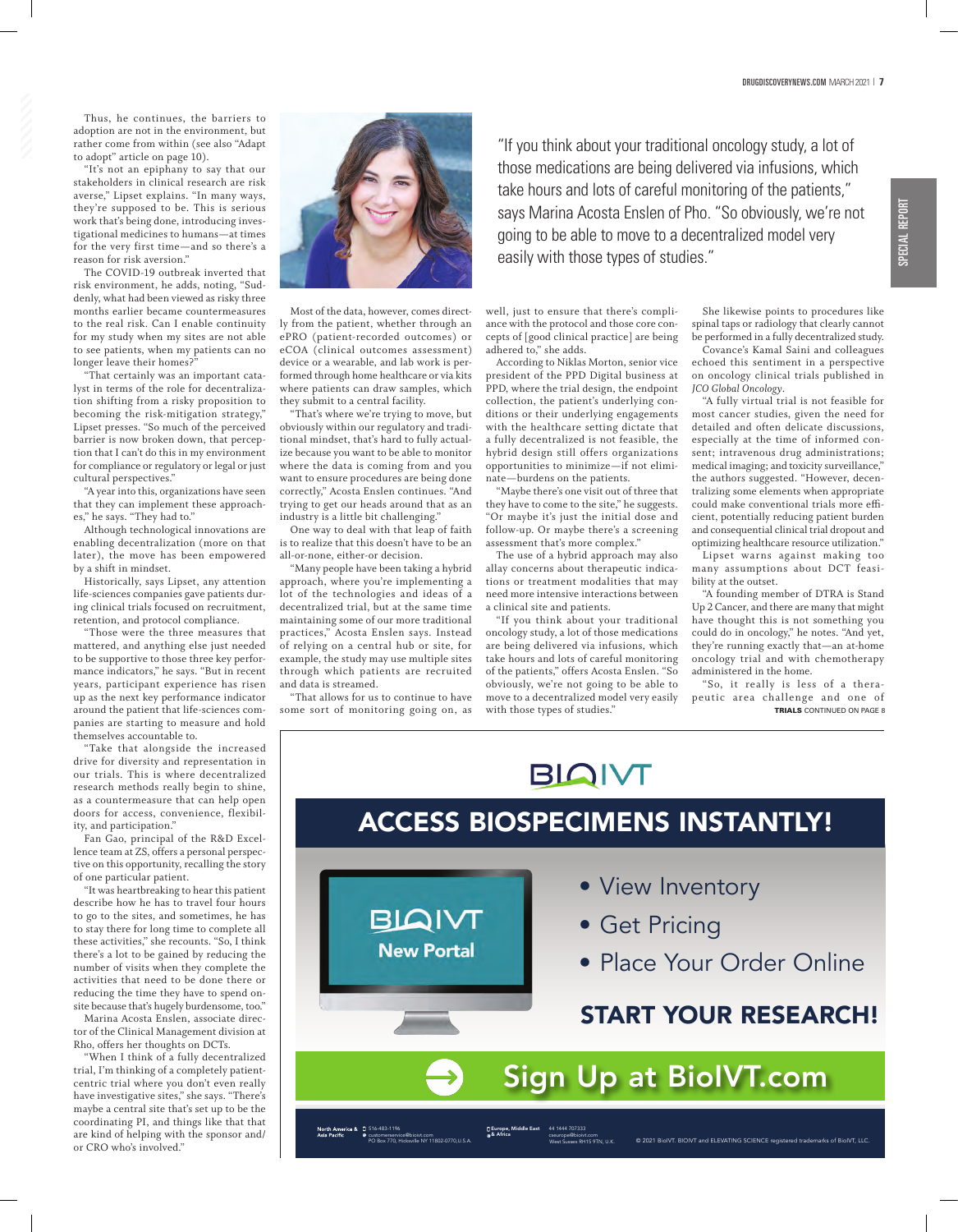#### **TRIALS**

pairing the right protocols with the right decentralized methods." CONTINUED FROM PAGE 7

#### Widening the net

One significant opportunity with taking a hybrid or decentralized approach is the possibility of diversifying the participating patient population.

"In recent years, when you look at the drug snapshots data that the FDA publishes on medicines when they are approved, that was a great way to celebrate those who do it right and expose those instances where the diversity is just inadequate," Lipset reflects.

"When you look at the aggregate of that, gender balance has moved ahead light years in recent years," he adds. "But race/ethnic distribution is still as imbalanced as it had been for years, proving that it's a particularly vexing challenge that needs fresh approaches to drive change."

From PPD's experiences in the United States, says Morton, 30 to 60 percent of participants in trials that incorporate some degree of decentralization are from communities of color. Contrast that with traditional centralized trials, he continues, and that percentage drops to 10 percent or less.

And why is that?

"Firstly, socioeconomic status profiles are different in the USA across the different communities of color," he suggests. "And when you're asking people to take time out of their work and attend to the travel and time it takes to participate in the trial, then maybe that's what was driving the type of socioeconomic class that historically has participated in trials."

"The other is differences in where people seek healthcare and what types of physicians are involved," Morton adds.

For whatever historical reasons, he explains, the academic medical centers approached most often to participate in clinical trials—whether it is because they house key opinion leaders or focus on certain indications—tend to serve the healthcare



"For underrepresented populations, decentralized elements will help a lot once they're enrolled. But you still have to go back and solve how you get unrepresented patients enrolled in the trials, deal with the trust gaps, and understand the barriers."

- *Mike Martin of ZS*

needs of a white middle-class population in the United States.

Gao sees this as a reflection of the 80/20 rule. "Eighty percent of the clinical trials are

probably done by 20 percent of the sites," she explains. "So, it not only creates challenges for patients but also for the industry, because you rely on a very concentrated number of sites."

The opportunity for enhanced access to diversity might also extend beyond national borders, although new challenges arise.

Giving thought to his more than 20 years running clinical trials, Kalili has seen the field transform from multiple single-country studies to truly global programs running the same study protocols. One challenge of running DCTs globally, however, is understanding the receptivity of the respective

regulatory agencies to decentralized methodologies and technologies.

That said, the potential of being able to simultaneously probe the pharmacodynamics, for example, of an intervention in an Asian population and a Europe-centered group cannot be overstated.

"Do I think DCTs will expand that opportunity?" Kalili considers. "Definitely."

Mike Martin, the Clinical Development Service Line leader and a principal at ZS, tempers the diversity conversation with a bit of a reality check.

"For underrepresented populations, decentralized elements will help a lot once they're enrolled," he qualifies.

If you can't afford to take a day off work to go to a site, he notes, being able to perform elements of the trial at home or through a local retailer like a drug store will make it easier to stay enrolled in the study.

"But you still have to go back and solve how you get unrepresented patients enrolled in the trials, deal with the trust gaps, and understand the barriers," he presses. "So, decentralized elements are going to help a lot, but it's only one piece of the bigger puzzle. You have to make sure you get those other pieces."

### Technically speaking

As suggested earlier, a key element that enables decentralization is the expanded use of and innovations in digital technologies, such as eConsent, eCOA, and ePRO devices or real-time patient monitoring with wearables and sensors.

For example, last August, Science37 announced it was partnering with ERT (eResearch Technology) to incorporate the latter's cardiac safety, respiratory, and imaging solutions into its decentralized clinical trials offerings. The cardiac and respiratory components would be implemented during home or telemedicine visits, while the imaging services would be provided by a local-care network, ensuring medical imaging would be available closer to patient homes.



*Many clinical trial sites are most likely to draw participants from middle-class backgrounds, so when it comes to using remote technology for studies and attempting to broaden the patient participant base, issues like internet access and ability to manage the technology become critical.*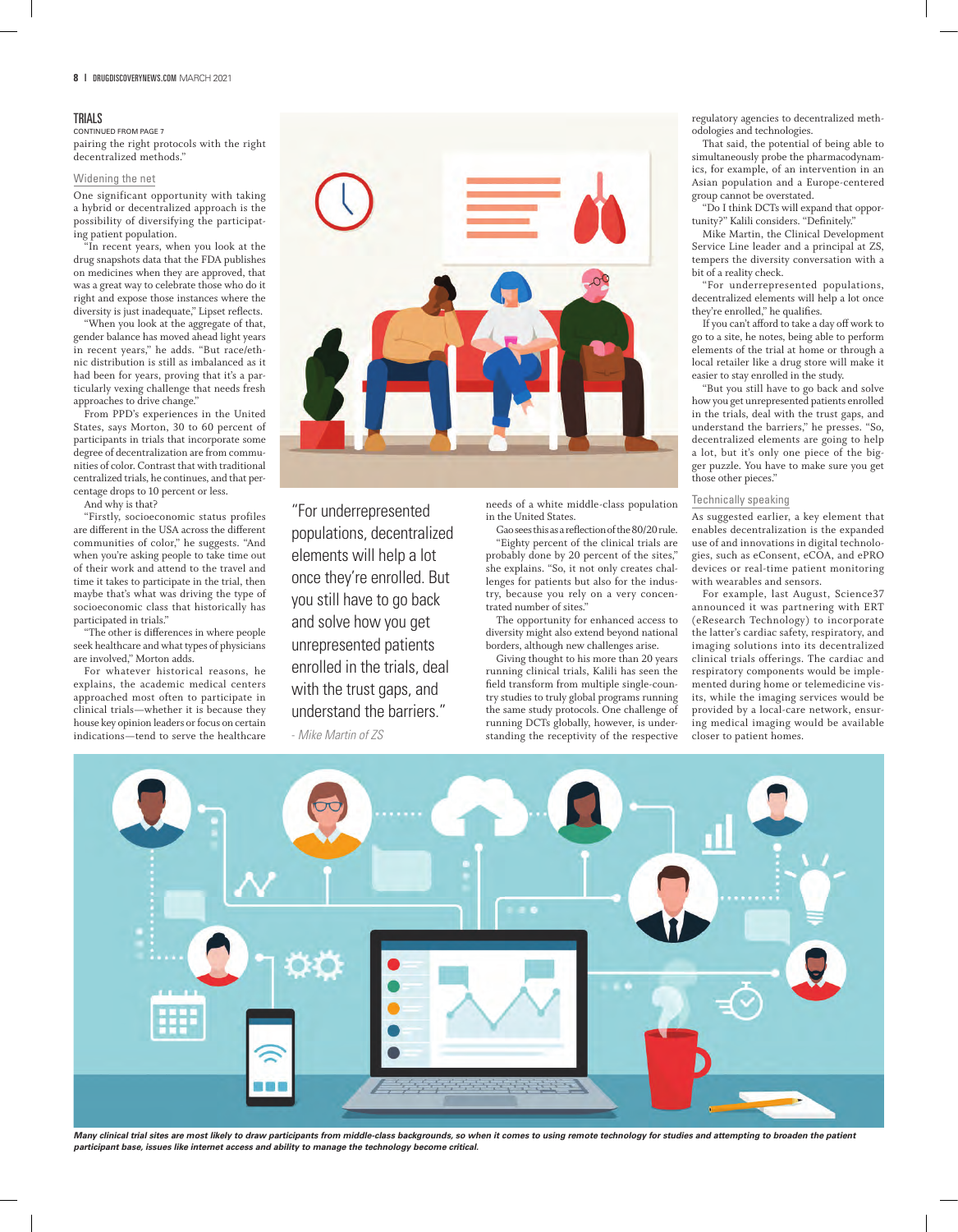

Use of wearable sensors and other devices can aid in the advancement and effectiveness of decentralized clinical trials by removing the need for study participants to come into clinics for routine *physiological measurements.*

Any decision to add a digital component to a clinical trial requires careful consideration, suggests Morton.

"The approach we take is very much that consultative design process," he explains, "It's not just about jamming a technology in, but will this deliver the endpoints and the data quality as well as the patient experience and the physician interaction that we need to be successful in a clinical trial?"

The focus is not just on the technology to be deployed, he stresses, but also on the training and support services needed for the participants. Understanding that requires answers to a slew of questions.

"We look up front on not just how we're going to collect this data, but what's that experience going to be?" Morton explains. "How are we going to train people? What support package are we going to put in place? What languages does this need to be in?"

"What's the help desk coverage we need?" he continues. "Is that type of help desk support sufficient or do we need more of a concierge service?"

These are questions faced by all technology providers, not just those working in clinical trials.

We're living in a time now where the technology advancements—forget clinical trials; just our day-to-day life—are such that it is not just the core of the technology, but the user experience, the user interface that's become so much simpler, so much sleeker," Morton explains. "So much investment goes into how to basically make this foolproof. None of us really went on training courses on how to use Zoom."

"That's where we try to think about the patient experience as well," he adds. "How can we minimize training and make it just much more of an intuitive interaction?"

Recognizing an opportunity during the COVID-19 pandemic, DCT specialist Medable had a particularly active 2020.

In April, the company partnered with AliveCor to incorporate the latter's KardiaMobile6L system into its DCT platform to facilitate safety monitoring with in-home ECGs. The FDA-cleared device eliminates the need for trained technicians or nurses, allowing patients to self-monitor.

The company also launched a new TeleVisit mobile application, co-developed and deployed with PPD, putting the focus on patient engagement and improved experience.

At the same time, Saini and colleagues highlighted in their *JCO Global Oncology* commentary the need to make sure that remote devices don't alienate certain segments of your patient population.

consulting at Cytel, because they potentially fill a gap where traditional measurements are limited. She offers the example of neurological diseases like multiple sclerosis and Parkinson's that do not progress steadily but can instead be quite on and off.

"There are days where patients are better and days where they're worse," she explains. "The problem with the traditional way, when you rely on periodic visits to the clinic, is they actually don't give you much information. On this particular day, the patient might feel really great or really bad, and for the whole week or month before, that was not the case."

"It was heartbreaking to hear this patient describe how he has to travel four hours to go to the sites, and sometimes, he has to stay there for long time to complete all these activities. So, I think there's a lot to be gained by reducing the number of visits ... or reducing the time they have to spend on-site."

- *Fan Gao of ZS*

"[It is] important to ensure that the increased use of technology does not have the unintended consequence of excluding individuals who are unable or unwilling to access that technology, such as the elderly and disadvantaged," they noted. "Moreover, the increased use of technology may be both an opportunity and a threat to increasing clinical trial participation by people in lowand middle-income countries where access to mobile devices may be relatively good but other infrastructure less so."

Acosta Enslen agrees.

"We can help to provide the device, but we may not be able to provide the access, such as internet access," she acknowledges.

In part, wearables are becoming increasingly important to clinical studies, says Natalia Mühlemann, vice president of strategic

"So, we need to find another solution, which is not related to convenience or efficiency or COVID, but just by the nature of the disease," she adds. "The traditional approach does not allow us to measure what we really need to measure—what the drug does to the patient's disease—because you need to monitor it quasi-continuously."

One challenge of adding digital technologies to clinical trials design is the currently fragmented nature of the digitals and wearables market. Likewise, not all digital technologies are equally well established or fully validated.

"I would say there's a real difference between eCOA, eConsent, and telemedicine vs. maybe these wearables, devices, or sensors," says Morton. "Most of the former were already mechanisms that were used in clinical trials. There was regulatory guidance there."

"Over the years, people have done those validation studies to move away from a paper questionnaire to an electronic version or so forth," he continues. "So, that pathway was already there for us. It was really just augmenting that endpoint collection with this type of remote visual interaction rather than the people being in the same room."

For other mobile technologies, such as wearables, devices, and sensors, he contrasts, the work to validate the endpoints and gain regulatory acceptance is ongoing.

Mühlemann parses things even further.

"You can go for the medical-grade device," she says. "It's FDA-approved and it's CE marked, if you're talking about Europe. It has been validated that it measures what it claims to measure if you use it within the intended use."

Contrast those with consumer-grade devices that have flooded the market in recent years. There, Mühlemann points out, the bar for clinical research is much higher in terms of assuring the device's reliability, data consistency, and measure validity.

"Because this device has not been reviewed by any regulatory bodies," she explains, "from a medical point of view, a researcher would have a higher burden to actually validate that what you're measuring is really what you think you're measuring."

Still, Mühlemann sees significant opportunities for getting better data using wearables.

"One of the risks when we start relying only on the patient-reported endpoints or outcomes is that you have a lot of subjectivity," she says. "My threshold for pain is probably different than your threshold of pain. My quality of life impairment is very different than my neighbor's quality of life impairment."

"This is very subjective and needs quite a lot of studying," she notes. "That's why wearables are very interesting, because they're basically objective measures."

Highlighting exactly this point in a paper in *npj Digital Medicine*, Georgia Institute of TRIALS CONTINUED ON PAGE 10